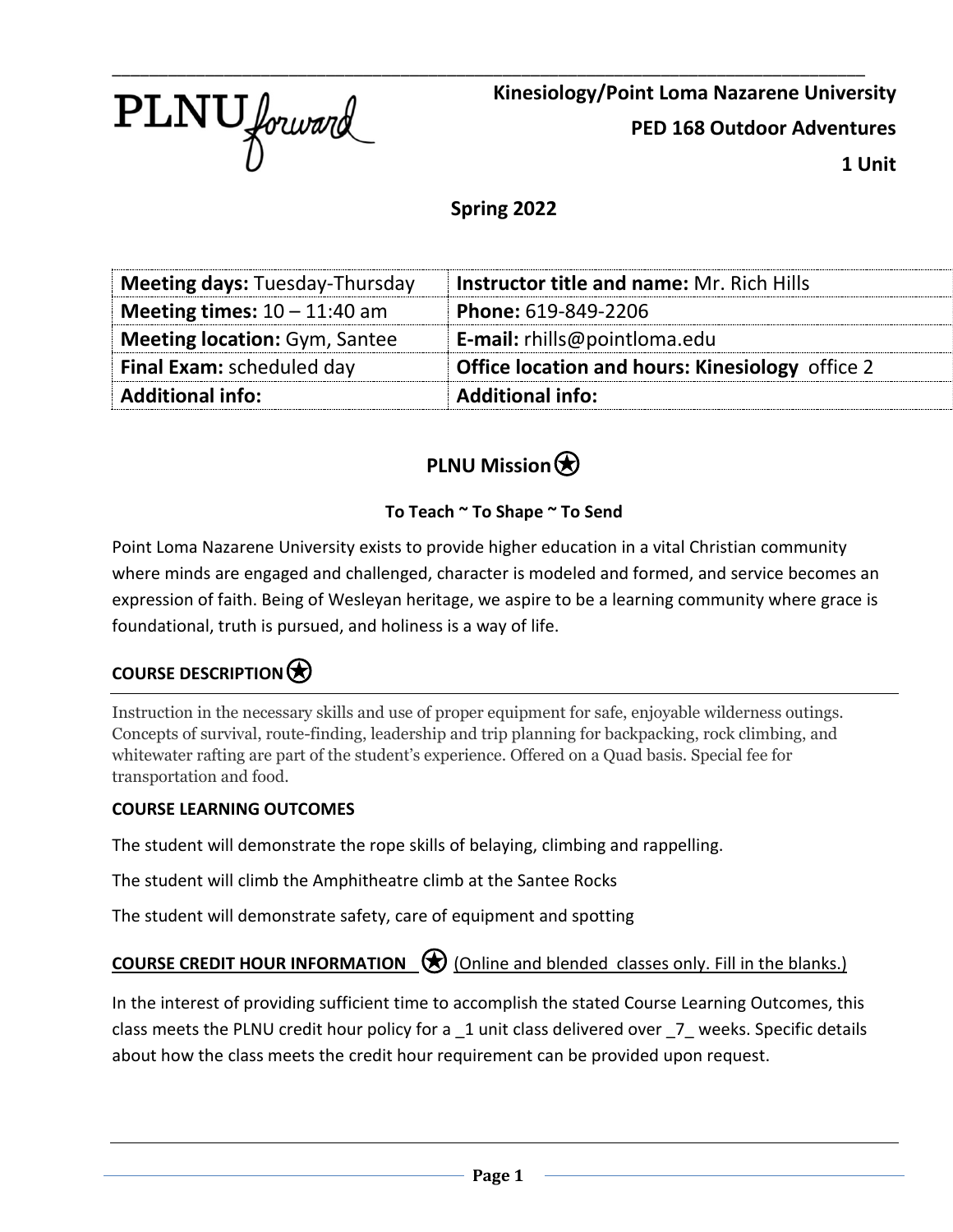#### **ASSESSMENT AND GRADING**⍟

Rope skills

| Belay<br>$\overline{\phantom{a}}$   |                         |        |                       | 6pts.   |  |
|-------------------------------------|-------------------------|--------|-----------------------|---------|--|
| Climber<br>$\overline{\phantom{a}}$ |                         |        |                       | 4pts.   |  |
| $\overline{\phantom{a}}$            | Rappelling              |        |                       | 6pts.   |  |
| Santee Climb                        |                         |        |                       | 25pts.  |  |
| Participation (13 @ 5pts.)          |                         |        |                       | 65pts.  |  |
| Weekend #1                          |                         |        |                       | 15pts.  |  |
| Weekend #2                          |                         |        |                       | 30pts.  |  |
| Total:                              |                         |        |                       | 151pts. |  |
| $A = 90% +$                         | $B = 80\% + C = 70\% +$ |        | $D = 60\% + F = 59\%$ |         |  |
|                                     |                         | $\sim$ |                       |         |  |

### **FINAL EXAMINATION POLICY**

Successful completion of this class requires taking the final examination **on its scheduled day**. The final examination schedule is posted on the [Class Schedules](http://www.pointloma.edu/experience/academics/class-schedules) site. No requests for early examinations or alternative days will be approved.

NOTE: The following policies are to be used without changes:

## **PLNU COPYRIGHT POLICY**

Point Loma Nazarene University, as a non-profit educational institution, is entitled by law to use materials protected by the US Copyright Act for classroom education. Any use of those materials outside the class may violate the law.

## **PLNU ACADEMIC HONESTY POLICY**

Students should demonstrate academic honesty by doing original work and by giving appropriate credit to the ideas of others. Academic dishonesty is the act of presenting information, ideas, and/or concepts as one's own when in reality they are the results of another person's creativity and effort. A faculty member who believes a situation involving academic dishonesty has been detected may assign a failing grade for that assignment or examination, or, depending on the seriousness of the offense, for the course. Faculty should follow and students may appeal using the procedure in the university Catalog. See **Academic Policies** for definitions of kinds of academic dishonesty and for further policy information.

## **PLNU ACADEMIC ACCOMMODATIONS POLICY**